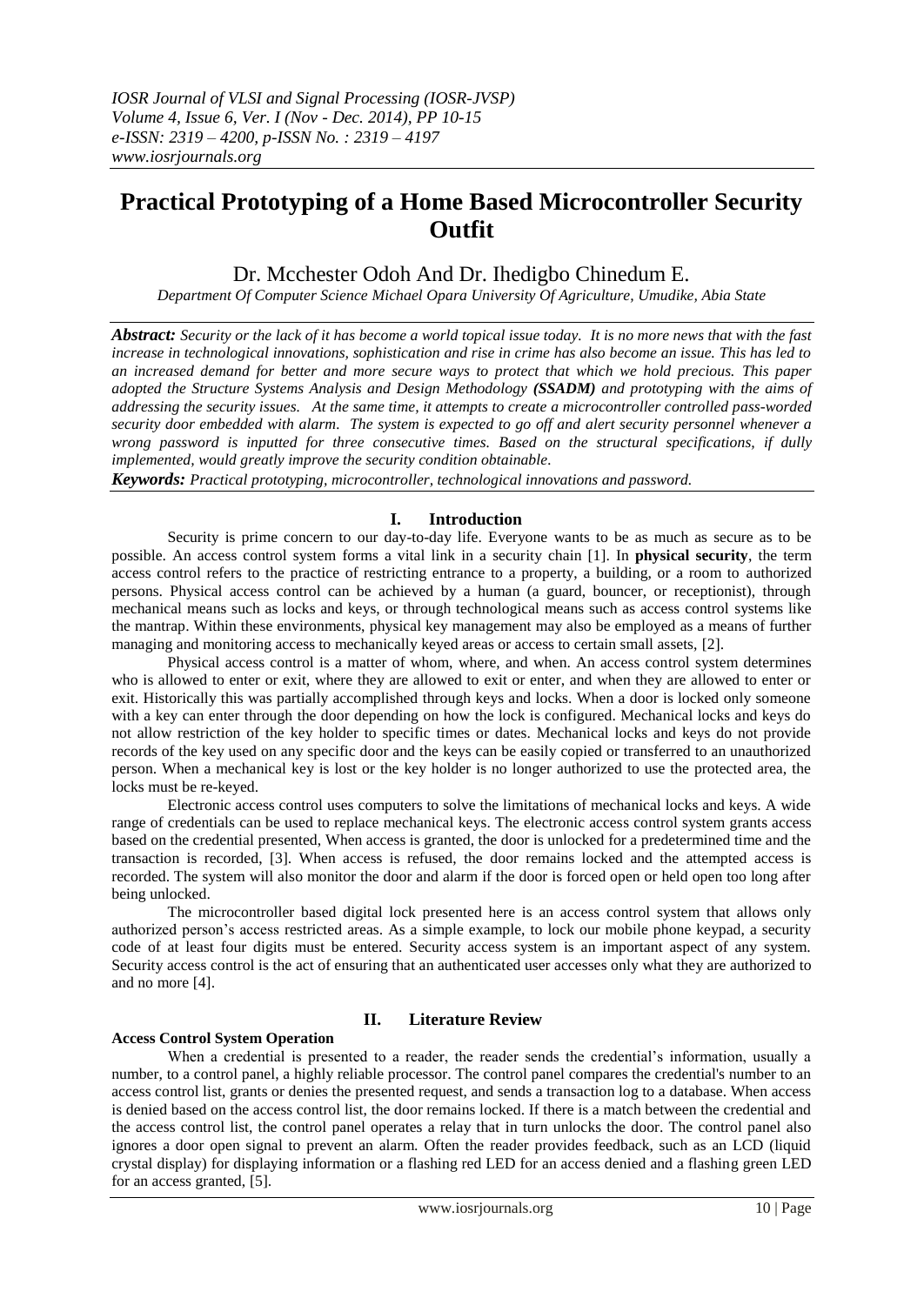The above description illustrates a single factor transaction. Credentials can be passed around, thus subverting the access control list. For example, Alice has access rights to the [server room](http://en.wikipedia.org/wiki/Server_room) but Bob does not. Alice either gives Bob her credential or Bob takes it; he now has access to the server room. To prevent this, [two](http://en.wikipedia.org/wiki/Two-factor_authentication)[factor authentication](http://en.wikipedia.org/wiki/Two-factor_authentication) can be used. In a two factor transaction, the presented credential and a second factor are needed for access to be granted; another factor can be a PIN, a second credential, operator intervention, or a biometric input, [6].

There are three types (factors) of authenticating information:

- something the user knows, e.g. a password, pass-phrase or PIN
- something the user has, such as smart card
- Something the user is, such as fingerprint, verified by biometric measurement.

Passwords are a common means of verifying a user's identity before access is given to information systems [7]. In addition, a fourth factor of authentication is now recognized: someone you know, where another person who knows you can provide a human element of authentication in situations where systems have been set up to allow for such scenarios. For example, a user may have their password, but have forgotten their smart card. In such a scenario, if the user is known to designated cohorts, the cohorts may provide their smart card and password in combination with the extant factor of the user in question and thus provide two factors for the user with missing credential, and three factors overall to allow access.

#### **Credential**

A credential is a physical/tangible object, a piece of knowledge, or a facet of a person's physical being, that enables an individual access to a given physical facility or computer-based information system [8]. Typically, credentials can be something you know (such as number or PIN), something you have (such as an [access badge\)](http://en.wikipedia.org/wiki/Access_badge), something you are (such as a biometric feature) or some combination of these items. The typical credential is an access card, key fob, or other key. There are many card technologies including magnetic stripe, bar code, Wiegand, 125 kHz proximity, 26 bit card-swipe, contact smart cards, and [contactless smart cards](http://en.wikipedia.org/wiki/Contactless_smart_card) [9]. Also available are key-fobs which are more compact than ID cards and attach to a key ring. Typical biometric technologies include fingerprint, facial recognition, iris recognition, retinal scan, voice, and hand geometry, [10].

#### **Access Control System Components**

An access control point, which can be a [door,](http://en.wikipedia.org/wiki/Door) turnstile, parking gate, elevator, or other physical barrier where granting access can be electronically controlled. In our case the access point is a door. An electronic access control door can contain several elements. At its most basic there is a stand-alone electric lock. The lock is unlocked by an operator with a switch. To automate this, operator intervention is replaced by a reader. The reader could be a keypad where a code is entered, it could be a card [reader,](http://en.wikipedia.org/wiki/Card_reader) or it could be a biometric reader. Readers do not usually make an access decision but send a card number to an access control panel that verifies the number against an access list. To monitor the door position a magnetic door switch is used. In concept the door switch is not unlike those on refrigerators or car doors. Generally only entry is controlled and exit is uncontrolled. In cases where exit is also controlled a second reader is used on the opposite side of the door.

In cases where exit is not controlled, free exit, a device called a request-to-exit (RTE) is used. Request-to-exit devices can be a push-button or a motion detector. When the button is pushed or the motion detector detects motion at the door, the door alarm is temporarily ignored while the door is opened. Exiting a door without having to electrically unlock the door is called mechanical free egress. This is an important safety feature. In cases where the lock must be electrically unlocked on exit, the request-to-exit device also unlocks the door [1]. In [computer security,](http://en.wikipedia.org/wiki/Computer_security) access control includes [authentication,](http://en.wikipedia.org/wiki/Authentication) [authorization](http://en.wikipedia.org/wiki/Authorization) and [audit.](http://en.wikipedia.org/wiki/Audit_trail) It also includes measures such as physical devices, including biometric scans and metal [locks,](http://en.wikipedia.org/wiki/Lock_%28device%29) hidden paths, [digital signatures,](http://en.wikipedia.org/wiki/Digital_signature) [encryption,](http://en.wikipedia.org/wiki/Encryption) social barriers, and monitoring by humans and automated systems. Authorization is the act of determining the

level of access that an authorized user has to behavior and data. This section explores the [issues surrounding](http://www.agiledata.org/essays/accessControl.html#Issues)  [authorization,](http://www.agiledata.org/essays/accessControl.html#Issues) there is often more to it than meets the eye, and then explores various [database](http://www.agiledata.org/essays/accessControl.html#DatabaseImplementationStrategies) and [object](http://www.agiledata.org/essays/accessControl.html#OOImplementationStrategies)[oriented implementation strategies](http://www.agiledata.org/essays/accessControl.html#OOImplementationStrategies) and their [implications,](http://www.agiledata.org/essays/accessControl.html#Implications) [8].

## **III. Methodology**

The prototyping methodology is applied in the development of this project. Prototyping is the process of building a model of a system. It is a model of a system, built to show off certain features or to get a working model before refining other parts of the design or just to evaluate the feasibility of the system development. A systems prototype is a working system model built to test ideas and assumptions about the proposed system. Prototyping is an iterative process that is part of the analysis phase of the system development life cycle. It helps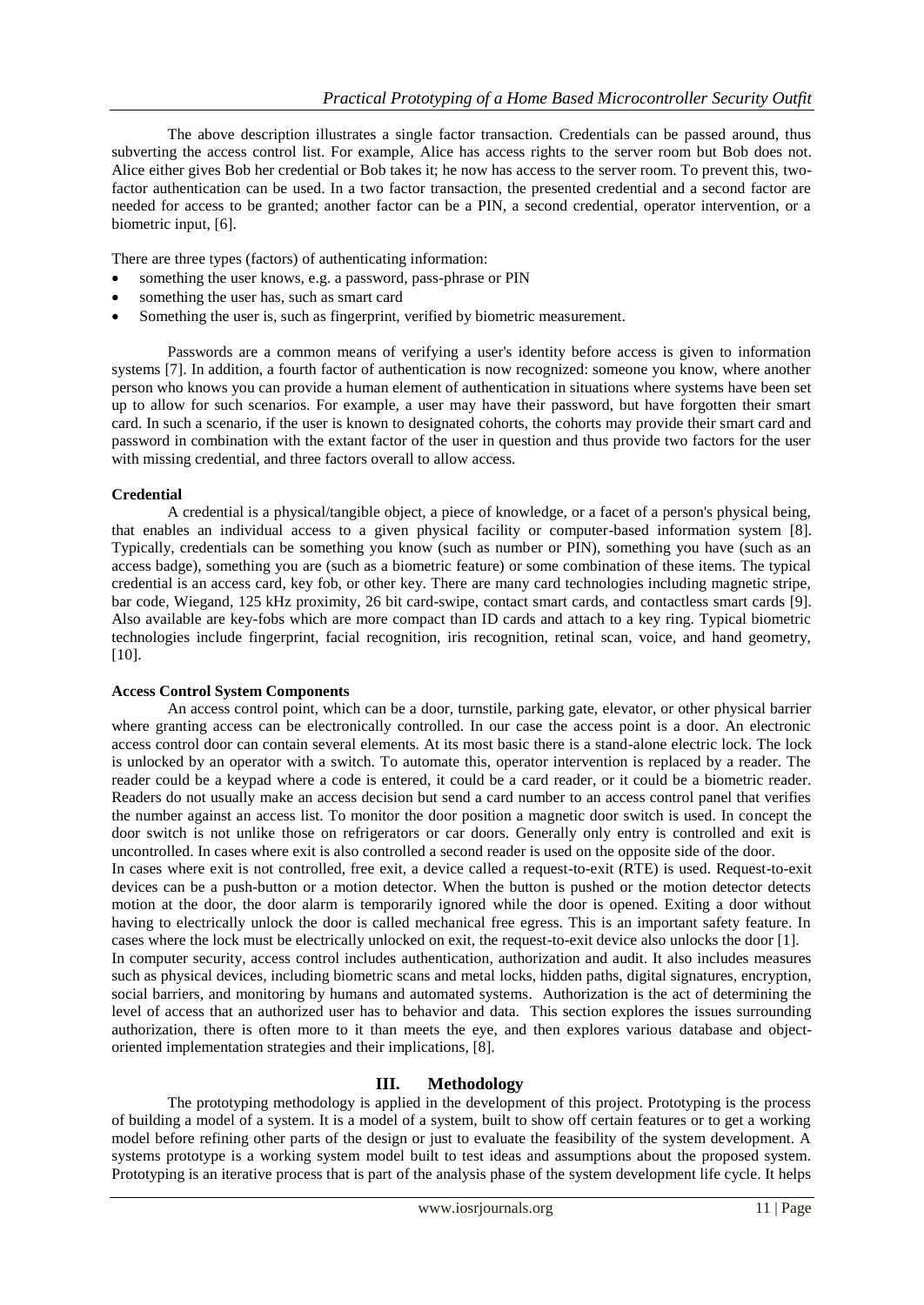the analyst develop an initial set of system requirements. In electronics, prototyping means building an actual circuit to a design to verify that it works, and to provide a physical platform for debugging it, if it does not work. Prototyping sometimes converts intangible specifications into a tangible but limited working model of the desired information system.

#### **High Level Model**

The high level model of a newly proposed entails basically the decomposition process, focused on the flow of control in the entire modules of the system.

There are basically two (2) high level modeling techniques namely:

- Top-down technique
- Bottom-down technique

The top-down modeling technique will be adopted in illustrating the flow system; it shows the program structure of the proposed solution represented in a top-down design module specification.



**Figure 1:** High level model of the proposed system

## **IV. Results:**

#### **System Design Calculations Power Supply Unit**

In any electronic design, the power supply unit is usually of paramount importance as the power needed for the overall functionality of the device depends on it. The required voltage and current is provided by this unit. Generally, electronic devices make use of direct current (DC) voltage as against the Alternating current (AC) voltage supplied by the energy company (PHCN). This AC supplied by the energy company is stepped down and then converted to the DC level required by the device. In this project, the following is required for this design:

- 240/12v Transformer
- Bridge rectifier
- Capacitor
- Voltage regulator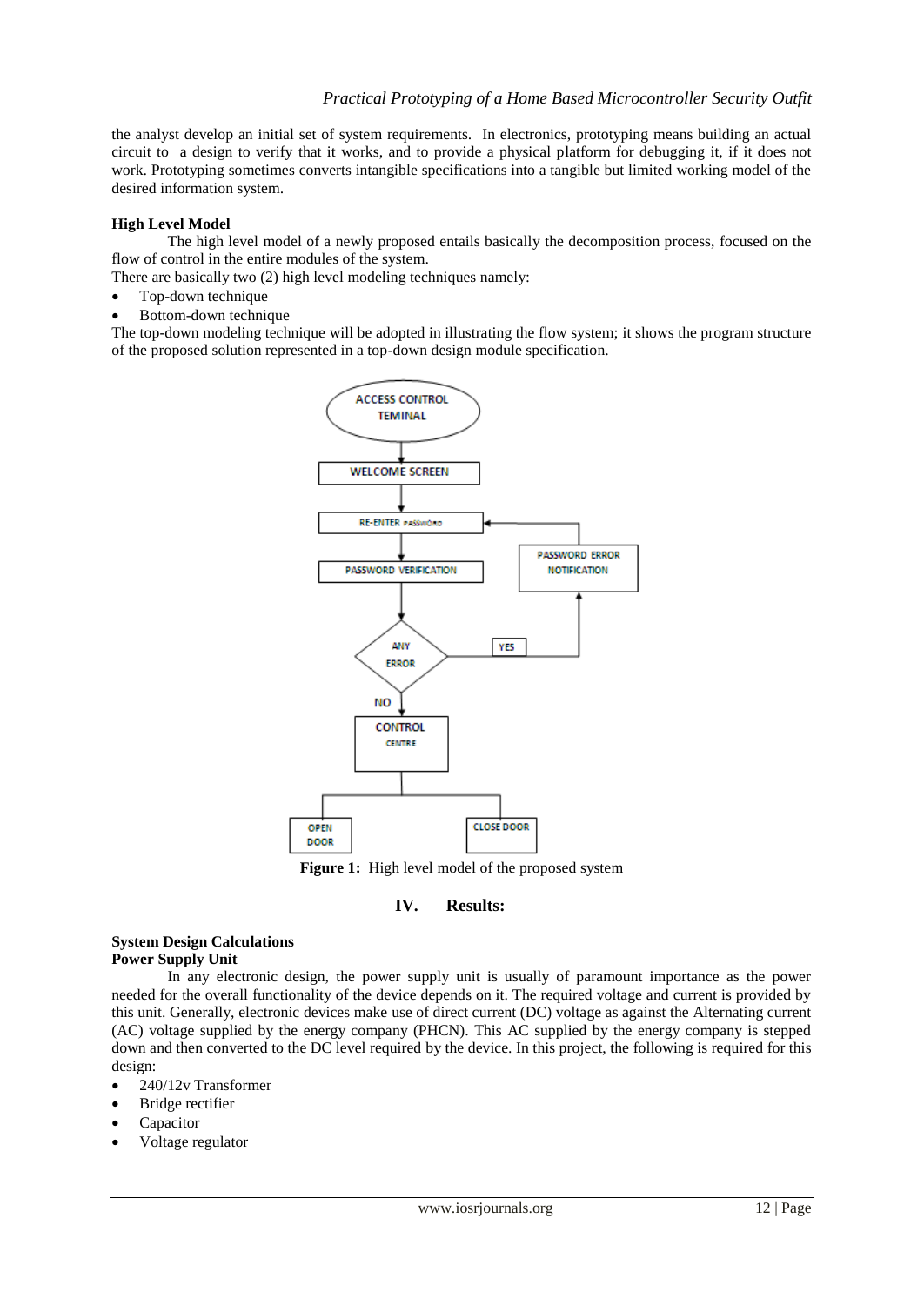#### **Transformer**

A transformer is a device consisting of two closely coupled coils (called primary and secondary) [3]. An AC voltage applied to the primary appears across the secondary with a voltage multiplication proportional to the turn ratio of the transformer and a current multiplication inversely proportional to the turn ratio. It either steps up or steps down the AC voltage. It equally isolates the electronic device from actual connection to the AC power.



**Figure 2.** A typical step down transformer

**Analysis on transformer parameters** Specifications:  $V_{\text{out}} = 12v$ Load current = 500mA Calculating for turns of coil Ep  $\frac{Ep}{Es} = \frac{Np}{Ns}$ Ns = a…………………..........4.1 Where<sup>11</sup>  $Ep = primary$  voltage  $Es = secondary voltage$  $Np =$  number of primary turns  $Ns =$  number of secondary turns  $A =$  turns ratio but  $Ep = 240v$  $Es = 12v$  $240/12 = 20$ Recall,  $\frac{Ep}{Es} = \frac{Np}{Ns}$  $\frac{N_{\rm P}}{N_{\rm S}} = 20$  $Np = 20\overline{Ns}$ .

Therefore, the turn's ratio of the primary to the secondary coil is given as 20:1.

Taking into consideration the voltage drop across two diodes of the full wave bridge rectifier at any instance, the actual output voltage of the transformer will be the sum of the required voltage and the voltage drop across the two diodes. This is given as:

 $12 + (0.6 \times 2) = 13.2$ v.

Therefore, the peak minimum voltage of the transformer should be at least 13.2v but the transformer voltage is usually expressed as its root mean square (rms) value. This is given as:

Vrms = 
$$
\frac{V_{\text{max}}}{\sqrt{2}}
$$
............4.2  
Vrms =  $\frac{13.2}{\sqrt{2}}$  = 9.33v.

## **Bridge rectifier**

Rectification involves the conversion of an alternating current (AC) to direct current (DC). One such electronic component used to achieve this is the Diode. There are two kinds of rectification; half wave and full wave rectification. The full wave rectification was employed in this project. It involves the arrangement of four diodes to form a bridge.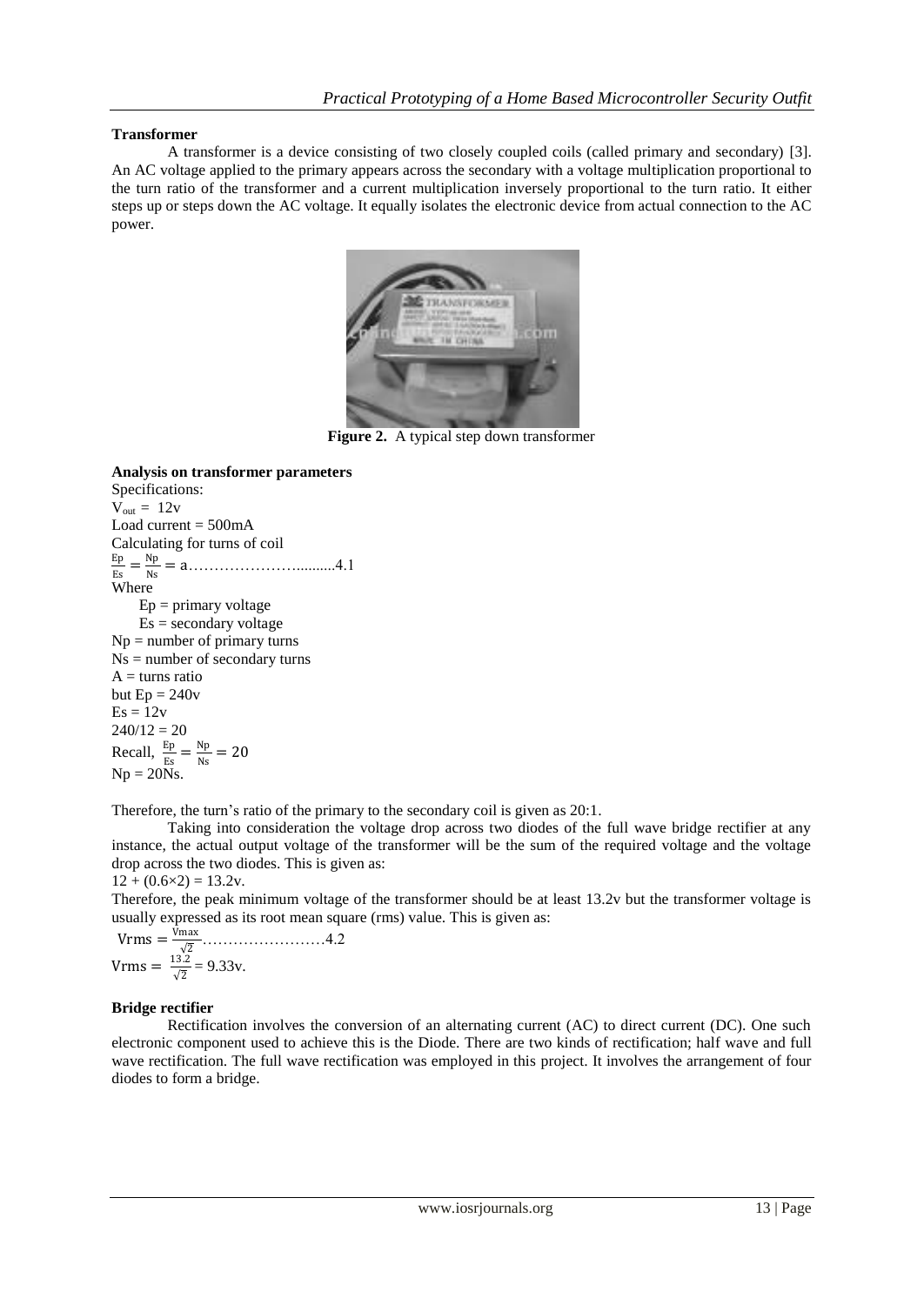

**Fig 3:** Full wave rectification

#### **Software algorithm**

Software algorithm refers to the step by step approach to be taken to arrive at the control program. In this project, the software algorithm began with flow-chart and finally the assembly language program, which is converted to its machine code (HEX file) and written to the microcontroller's internal ROM for the appropriate controlling of the device.

A flow-chart represents the pattern of a system's operation. It gives the designer an appropriate picture of the system's performance pattern. Below is the flowchart of the microcontroller based password controlled security door system.

|                 | Table 1:               | Data dictionary                |
|-----------------|------------------------|--------------------------------|
| S/N             | <b>INSTRUCTION SET</b> | <b>MEANING</b>                 |
|                 | <b>CALL</b>            | Call                           |
| 2               | <b>JMP</b>             | Jump to an address             |
| $\overline{3}$  | <b>START</b>           | Begin program                  |
| $\overline{4}$  | <b>MOV</b>             | Move to memory location        |
| $\overline{5}$  | <b>CJNE</b>            | Compare and jump if not equal  |
| - 6             | <b>SETB</b>            | Set bit                        |
| $7\phantom{.0}$ | <b>LJMP</b>            | Long jump                      |
| 8               | <b>CLR</b>             | Clear                          |
| -9              | <b>INC</b>             | Increment                      |
| 10              | <b>RET</b>             | Return from sub-routine        |
| -11             | <b>DJNZ</b>            | Decrement and jump if not zero |
| 12              | <b>END</b>             | End of program                 |

#### **Data Dictionary**

## **V. Summary And Conclusion**

The simulation and prototyping of a microcontroller password security door with alarm system was successfully implemented. We were able to design, model and simulate a security access system that accepts password from authorized personnel to allow them gain entrance into a restricted place. When a wrong password is inputted thrice the system activates an alarm system which alerts the attention of the security. The system is basically controlled by a microcontroller which was developed with Assembly language. Conclusively, I wish to reinstate that security is a priority in the world today as the world is bedeviled with the problem of information theft, identity theft, and other forms of theft. Every technology available to us today should be deployed into enhancing the safety and sanctity of humanity, and this has been the objective of this project. Also with little alteration and innovation, it can also be deployed into offices such as the Dean of Student's Affairs office, the Registrar's office, the Bursary, and even lecturer's individual offices.

#### **References**

[1]. Augarten, Stan (1983). [The Most Widely Used Computer on a Chip: The TMS 1000.](http://smithsonianchips.si.edu/augarten/p38.htm) New Havenand New York: Ticknor &

Fields. pp. 5. [ISBN](http://en.wikipedia.org/wiki/International_Standard_Book_Number) [0-89919-195-9.](http://en.wikipedia.org/wiki/Special:BookSources/0-89919-195-9) [2]. Beck, Leland L. (1996). "2". System Software: An Introduction to Systems Programming. Addison Wesley.